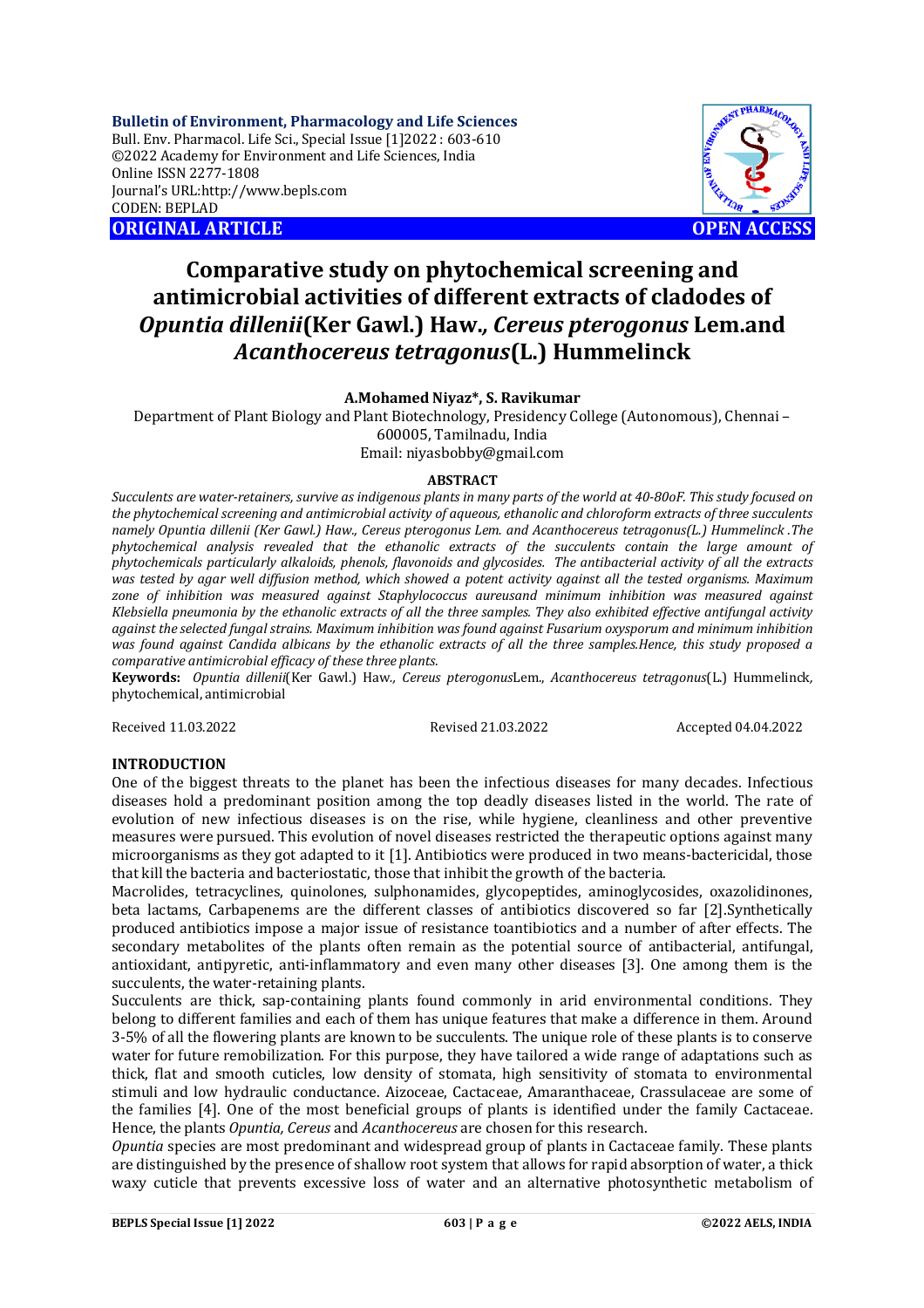crassulacean acid (CAM) pathway, which helps plants to absorb atmospheric  $CO<sub>2</sub>$  during night due to which the loss of water is minimized. Hence, these groups of plants are considered as great option to grow in dry regions, as they tend to conserve large amount of water. *Opuntia* exist as variety of species namely *O. streptacantha, O. hyptiacantha, O. megacantha, O. albicarpa, O. dillenii, O. ficus-indica, O. humifusa* and so on[5].

*Opuntia* sp. are rich in nutrients including proteins, fibres, calcium, carbohydrates and other phytochemical constituents. Nutritional values vary between various parts of the plant-stem, fruit, fruit peel, cladodes, root and flower. Notably, the calcium was found to be exceptionally high in *Opuntia* sp. than other plant species which helped in improving bone mineral density and calciuria in adult women [6] . The presence of various nutritive constituents makes this plant a biologically prospective medicinal plant. It has been documented that various extracts from parts of this plant are used to treat atherosclerosis and other cardio vascular diseases, type-2 diabetes mellitus, obesity, cancer, skin wound etc.,[7].

*Cereus pterogonus* and *Acanthocereus tetragonus* are also the members of Cactaceae family. Fewer investigations are made on their medicinal utilities. Isolation of various enzymes such as xylose isomerase[8] , thermophilic xylanase [9] and thermophilic laccase[10] from *Cereus pterogonus* have been documented. *Acanthocereus tetragonus* has been used as an natural coagulant for decolourization of synthetic dye waste water[11] .

Most of the beneficial properties of the plants owes to the presence of its chemical constituents named as 'phytochemicals'. These are the secondary metabolites of the plants that are biologically active naturally occurring compounds. They contribute to the colour, flavor and aroma of the plants and also in protecting the plants from diseases and damages caused by drought, pollution, UV radiations, stress etc., More than 4000 phytochemicals have been identified so far. Type and concentration of these phytochemicals varies with plants and also with different parts of a single plant [12] .

Every phytochemical constituent has been identified to play a beneficial role. Phenols, alkaloids, terpenoids are the large group of phytochemicals present in plants. They serve as the efficient inhibitors of microbes. Alkaloids and terpenoids also act as effective antioxidants and neuropharmacological agents. Flavonoids, Carotenoids, tocopherols, polyphenolic compounds and ascorbic acid are known to quench the free radicals, inhibit lipid peroxidation, tumor inhibition and exhibit anti-metastatic activity. Tocopherols, retinoids, phytosterols, indoles, coumarines, flavones act as detoxifying agents and inhibitors of procarcinogen activation and tumourogenesis [13] .Considering these properties of *Opuntia*  sp., the present comparative study was performed with the aim;

- i. To extract the phytochemicals of the cladodes of three selected plants *Opuntia dillenii, Cereus pterogonus* and *Acanthocereus tetragonus* with 3 different solvents (water, ethanol, chloroform)
- ii. To screen the presence of phytochemical constituents in all the extracts of the three selected plants
- iii. To assess the antibacterial activity of all the plant extracts against 3 selected gram positive and 3 gram negative bacterial strains
- iv. To assess the antifungal activity of all the plant extracts against 6 selected fungal strains.

### **MATERIAL AND METHODS**

### **Collection of plant samples:**

Cladodes of the plants were collected from various localities in and around Chennai city. The plants were randomly selected and their healthy cladodes were collected in sterile plastic bags. The taxonomic identification of the plants has beendone using standard floras at Presidency College, Chennai- 05, Tamilnadu,India.

### **Extraction with different solvents:**

The collected plant materials were sun dried before processing. They were then chopped into pieces using a sterile knife and were allowed to dry in sunlight. They were completely dried in vacuum desiccators. The dried materials were then crushed using mortar and pestle into powder. 20g of this powder were extracted with 500 ml of distilled water, ethanol and chloroform (37%) separately using Soxhlet apparatus. The obtained extracts were filtered using 0.2µm syringe filters and the filtrate were concentrated by evaporating the solvents by drying in vacuum desiccators[14].

### **Preliminary screening for Phytochemical constituents:**

All the test for phytochemical screening were done by adopting standard protocols [15,16].

### **Test for Alkaloids:**

### **a. Dragendorff's test:**

To 2ml of the extract, 2ml of hydrochloric acid (HCl) followed by 1 ml of Dragendroff's reagent were added. Formation of an orange/red coloured precipitate immediately after the addition of Dragendroff's reagent indicates the presence of alkaloids.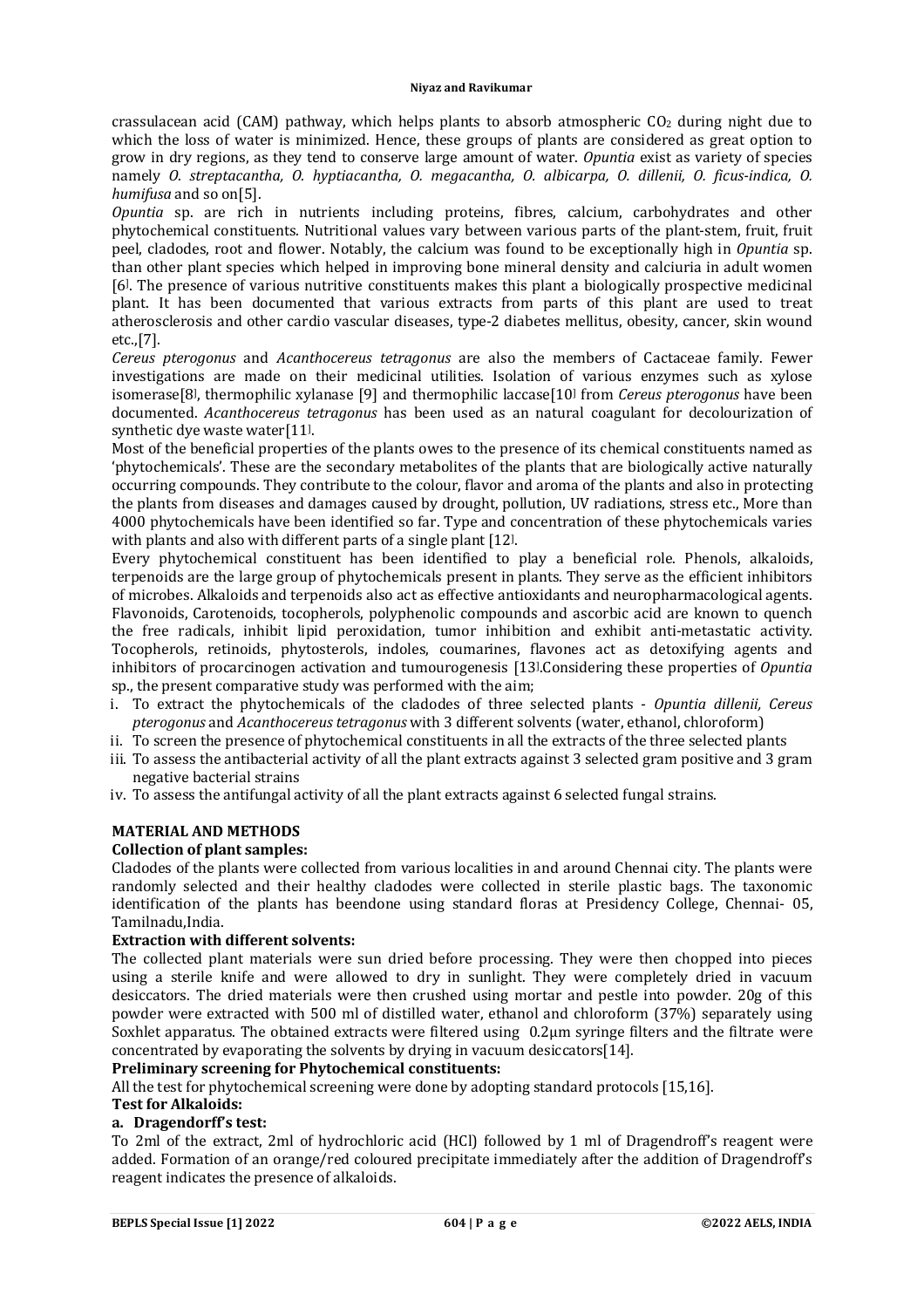### **b. Wagner's test:**

To 2ml of the extract, 2ml of hydrochloric acid (HCl) followed by few drops of Wagner's reagent were added. Formation of a yellow/brown coloured precipitate indicates the presence of alkaloids

### **c. Hager's test:**

To 2ml of the extract, few drops of Hager's reagent were added. Presence of alkaloids was confirmed by the formation of yellow coloured precipitate.

### **Test for phenols:**

### **a. Ferric chloride test:**

To 2ml of the extract, 0.5ml of ferric chloride (FeCl3) was added drop wise. Formation of intense violetpurple colour indicates the presence of phenols.

### **b. Ellagic acid test:**

To 2ml of the extract, few drops of glacial acetic acid (5%) and NaNo2 (5%) were added. Formation of brown coloured precipitate indicates the presence of phenols.

### **Test for flavonoids:**

### **a. Alkaline reagent test:**

To 2ml of the extract, few drops of dilute sodium hydroxide solution was added. The presence of flavonoids was confirmed when the yellow coloured solution formed becomes colourless on the addition of dilute acid.

### **b. Shinoda's test:**

To 0.5ml of the extract, few drops of dilute hydrochloric acid was added followed by a piece of magnesium. Presence of flavonoids was confirmed when a pink/red/brown colour is formed

### **c. Ferric Chloride test:**

To 2ml of the extract, few drops of ferric chloride was added. Formation of intense green colour indicates the presence of flavonoids.

### **Test for triterpenoids:**

### **a. Salkowaski test:**

To 2ml of the extract, 1ml of chloroform was added for dissolving. Then 1ml of acetic anhydride followed by 2ml of concentrated sulphuric acid was added. Presence of terpenoids was indicated by the formation of reddish violet colour.

### **b. Liebermann-Burchards'test:**

To 2ml of the extract, add few drops of acetic anhydride boil it and cool down. To this solution add 1ml of concentrated sulphuric acid slowly along the sides of the tube. Presence of triterpenoids was confirmed by the formation of violet-colour ring.

# **Test for Saponins:**

### **a. Foam test:**

To 5ml of the extract, small amount of sodium bicarbonate was added. The tube was then shaken vigorously and left undisturbed. Presence of Saponins was indicated by the formation of froth having honeycomb-like appearance after 3 minutes of shaking.

### **Test for Steroids:**

### **a. Liebermann-Burchards'test:**

To 2ml of the extract, add few drops of acetic anhydride boil it and cool down. To this solution add 1ml of concentrated sulphuric acid slowly along the sides of the tube. Presence of steroids was confirmed by the formation of green colour.

### **b. Salkowaskitest:**

To 1ml of the extract, add 10ml of chloroform and shake the tube to dissolve the extract thoroughly. To this slowly add concentrated sulphuric acid. Presence of steroids was confirmed by the formation of red colour.

### **Test for tannins:**

### **a. Gelatin test:**

To 2ml of the extract, add few drops of 1% gelatin containing sodium chloride. Formation of white precipitate indicates the presence of tannins.

### **b. Lead acetate test:**

To 2ml of the extract, add few drops of 1% lead acetate solution. Presence of tannins was indicated by the formation of yellow colour precipitate.

# **Test for glycosides:**

## **a. Legal's test:**

To 2ml of the extract, add few drops of hydrochloric acid and keep it in water bath for few hours for hydrolysis. To this hydrolysate, add 1ml of pyridine, few drops of sodium nitroprusside followed by sodium hydroxide solution. Presence of glycosides was indicated by the appearance of pink to red colour.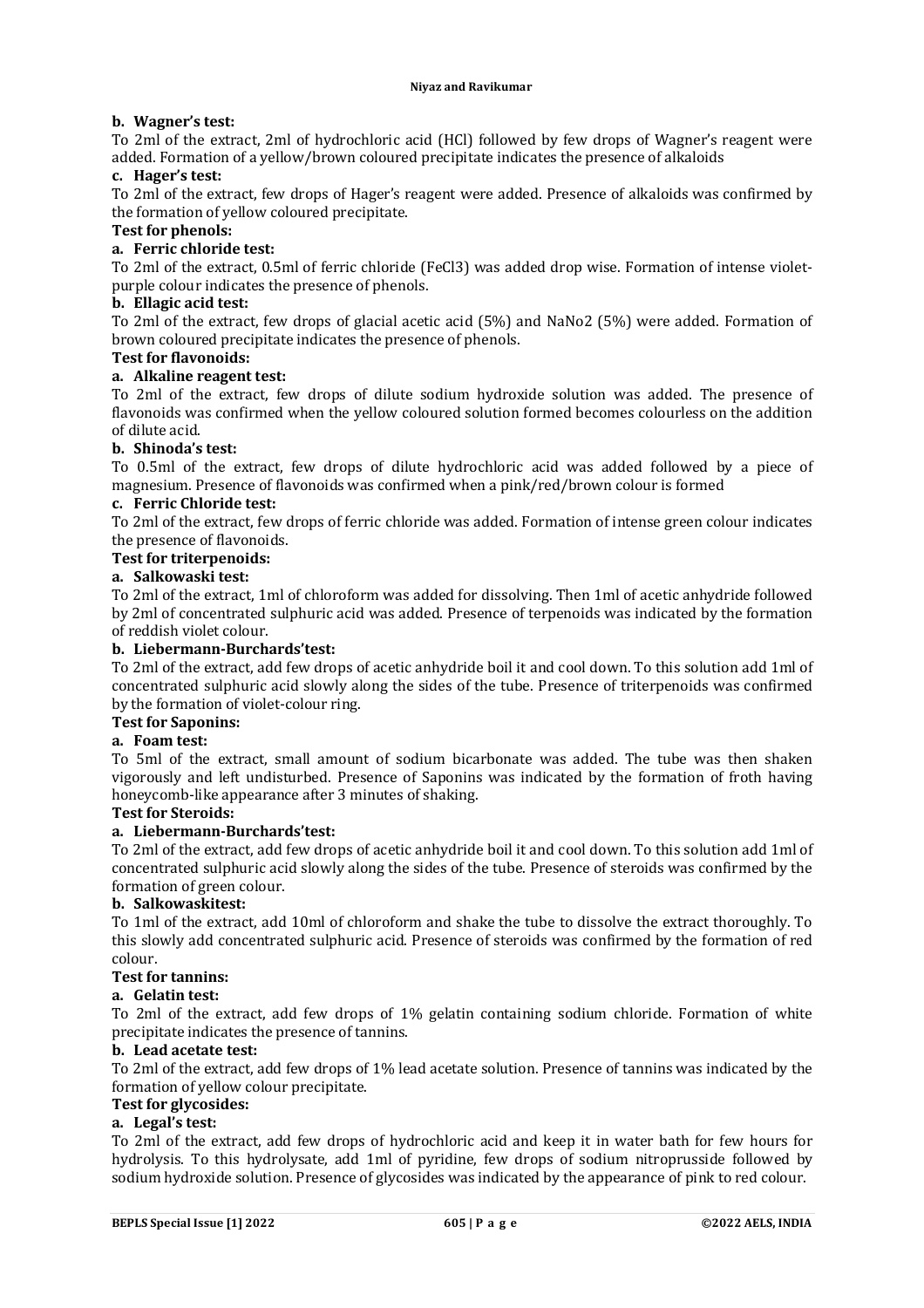### **b. Keller-killiani test:**

To 2ml of the extract, add few drops of ferric chloride and mix it. When concentrated sulphuric acid was added two layers would be formed-an upper bluish green layer and a lower reddish brown layer. This indicates the presence of glycosides.

### **Test for resins:**

To 1 ml of the extract, add few drops of acetone to dissolve it. Pour this solution in distilled water. Presence of resins was indicated by turbid formation.

### **Assessment of antibacterial activity of the extracts:**

Agar well diffusion method was carried out to assess the antibacterial activity of aqueous, ethanolic and chloroform extracts of *Opuntia dillenii, Cereus pterogonus* and *Acanthocereus tetragonus*. 25ml of Muller Hinton Agar (MHA) was prepared and poured into sterile petri dishes. Plates were swabbed with grampositive strains-*Bacillus subtilis* (ATCC6051)*, Staphylococcus aureus* (ATCC9144)*, Micrococcus luteus* (ATCC14452) andgram-negative strains-*Escherichia coli* (ATCC15223)*, Klebsiella pneumoniae* (ATCC15380)*, Salmonella typhi* (ATCC10749)*.* 200µl of solvent extracted samples were added to wells punched in the plates in the concentration of 500µg/ml. Tetracycline (500µg/ml) was used as the standard antibiotic. The plates were incubated at 37oC for 24 hours [17].

### **Assessment of antifungal activity of the extracts:**

Agar well diffusion method was carried out to assess the antifungal activity of aqueous, ethanolic and chloroform extracts of *Opuntia dillenii, Cereus pterogonus* and *Acanthocereus tetragonus*. 25ml of Saubouraud dextrose agar medium (SDA) was prepared and poured into sterile petri dishes with the fungus *Candida albicans*(ATCC2091)*, Fusarium oxysporum*(ATCC52429)*, Aspergillus niger*(ATCC9029)*, Penicillium chrysogenum*(ATCC10106)*, Trichoderma harzianum*(ATCC60850)and *Monilinia fruticola*(ATCC62880)*.*200µl of the extracts were added into the wells. Amphotericin (500µg/ml) was used as the standard antifungal drug. The plates were incubated at 28oC for 36 to 48 hours[17].

### **Statistical analysis:**

All the experiments were performed as triplicates and the values were calculated as mean±SEM. The differences between the samples were determined by Dunnett's multiple comparison tests using GraphPad Prism version 8.0.2.

### **RESULTS AND DISCUSSION**

### **Collection and extraction of samples:**

Three plants of the family Cactaceae were selected for the study and they were taxonomically identified as - *Opuntia dillenii*(Figure 1)*, Cereus pterogonus*(Figure 2)*,* and *Acanthocereus tetragonus*(Figure 3)*,. Opuntia* sp. was one of the most recognized plants in the family Cactaceae. With many reported benefits against many chronic diseases, *Opuntia* was a well-characterized succulent of this family [7].Less study has been conducted on the positive effects of *Cereus pterogonus*. Many of the studies have only focused on the enzymes in it and their respective functions8,9,10. *Acanthocereus tetragonus* has been widely studied for understanding the Crassulacean Acid Metabolism (CAM) [18] and its anticoagulant properties [11].These plants were therefore chosen for an in-depth study of their potential roles played against the microbes. The dried and powdered cladodes of the selected plant samples weighed about 300g. The weight of the concentrated yield was determined and stored in air tight container until further use to prevent the loss of biological activity.



**Figure: 1 Figure: 2 Figure: 3** *Opuntia dillenii* (Figure 1); *Cereus pterogonus* (Figure 2)*; Acanthocereus tetragonus* (Figure 3)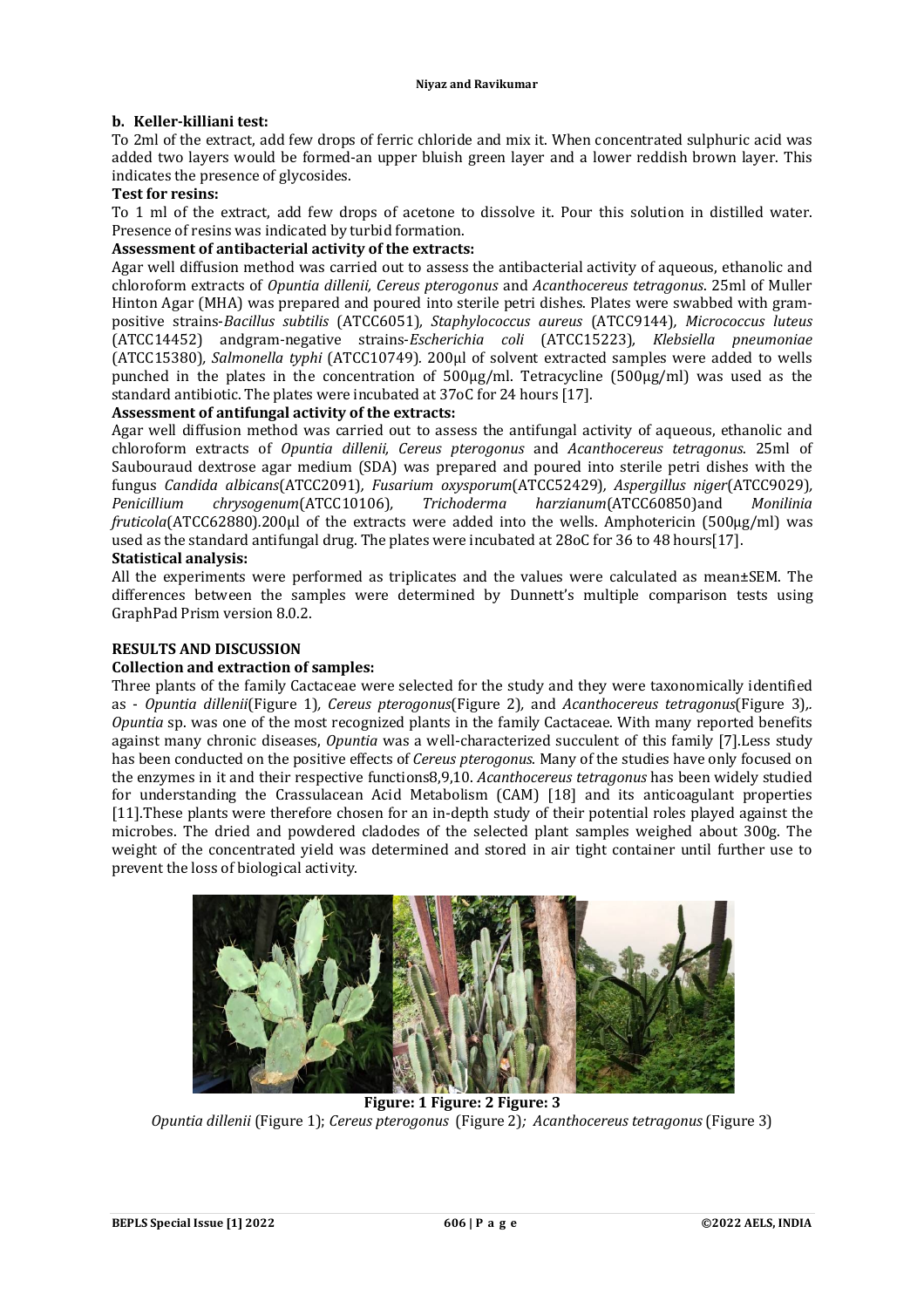#### **Niyaz and Ravikumar**

### **Preliminary screening for phytochemical constituents:**

The phytochemical analysis revealed the presence of steroids, alkaloids, phenols, flavonoids and glycosides in large amount whereas terpenoids, saponins and tannins are present in lower amount. Resins were absent in all the extracts (Table 2). Comparatively, ethanol extracts have high level of phytochemicals followed by chloroform and aqueous extracts respectively in all the three plant samples. The presence of alkaloids, flavonoids , phenols and saponins in cladodes was also shown by phytochemical examination of cladodes and leaves of *Opuntia dillenii* Haw, while terpenoids and steroids were also found in fruits [15].Extracted phytochemicals found to vary with the solvents. Polar extracts of *Opuntia dillenii* revealed the presence of flavonoids and phenols, while the non-polar extracts revealed the presence of terpenoids and fatty acid derivatives [19]. Phytochemical constituents of *Opuntia dillenii*  was found to be similar to the phytochemicals reported in cladodes of *Opuntia ficus-indica*[20]*.* Aqueous and ethanolic extracts of fruit skin of *Opuntia streptacantha* revealed the presence of trans ferrilic acid, quinic acid and hyperoside. The presence of high concentration of the phytochemicals in the ethanol extracts of the plant was also reported in this study [21].The presence of these phytochemicals tends to many beneficial biological activities of these plants.

**Table 2. Preliminary phytochemical screening in various extracts of** *Opuntia dillenii, Cereus pterogonus* **and** *Acanthocereus tetragonus* **cladodes; + indicates 'presence' and - indicates 'absence'.**

| uvjenec 1   |                                   |                          |                          |                          |                          |            |                                                      |                          |                          |  |
|-------------|-----------------------------------|--------------------------|--------------------------|--------------------------|--------------------------|------------|------------------------------------------------------|--------------------------|--------------------------|--|
| Constituent | Opuntia dillenii (Ker Gawl.) Haw. |                          |                          |                          | Cereus pterogonusLem.    |            | tetragonus(L.)<br>Acanthocereus<br><b>Hummelinck</b> |                          |                          |  |
|             | Aqueous                           | Ethanol                  | Chloroform               | <b>Aqueous</b>           | Ethanol                  | Chloroform | Aqueous                                              | Ethanol                  | Chloroform               |  |
| Alkaloids   |                                   | $\overline{+}$           |                          |                          | $\ddot{}$                |            |                                                      |                          |                          |  |
| Phenols     |                                   | $\ddot{}$                |                          |                          | $\ddot{}$                |            | ٠                                                    | $\ddot{}$                |                          |  |
| Flavonoids  | $\ddot{}$                         | $\ddot{}$                |                          | $\ddot{}$                | $\ddot{}$                |            | $\ddot{}$                                            | $\ddot{}$                |                          |  |
| Terpenoids  |                                   | $\overline{\phantom{0}}$ | $\overline{\phantom{0}}$ | -                        | $\overline{\phantom{0}}$ |            | -                                                    | $\overline{\phantom{0}}$ | +                        |  |
| Saponins    |                                   | -                        |                          | $\overline{\phantom{0}}$ | $\overline{\phantom{0}}$ |            | -                                                    | $\ddot{}$                |                          |  |
| Steroids    |                                   | $\ddot{}$                |                          | $\overline{\phantom{0}}$ | $\ddot{}$                |            | -                                                    | $\ddot{}$                |                          |  |
| Tannins     |                                   | -                        |                          | $\overline{\phantom{0}}$ | $\ddot{}$                |            | ۰                                                    | $\overline{\phantom{0}}$ |                          |  |
| Glycosides  | $\ddot{}$                         | $\ddot{}$                |                          | $\ddot{}$                | $\ddot{}$                | $\ddot{}$  | $\ddot{}$                                            | $\ddot{}$                | $\overline{\phantom{0}}$ |  |
| Resins      |                                   | $\,$                     | $\overline{\phantom{0}}$ | -                        | $\overline{\phantom{a}}$ |            | -                                                    | $\overline{\phantom{0}}$ | $\overline{\phantom{0}}$ |  |

### **Assessment of antibacterial activity of the extracts:**

Antibacterial activity was tested by agar well diffusion method in Mueller Hinton Agar (MHA) medium. All the three extracts of *Opuntia dillenii, Cereus pterogonus* and *Acanthocereus tetragonus* exhibited antibacterial activity against all the tested organisms. Ethanolic extract of *Opuntia dillenii, Cereus pterogonus* and *Acanthocereus tetragonus* exerted high activity when compared to chloroform and aqueous extracts (Table 3). Tetracycline was used as the positive control. Maximum inhibition was found against *Staphylococcus aureus* with the zone of inhibition measured as 18+1.15 for *Opuntia dillenii,*12+0.58 for *Acanthocereus tetragonus* and 10+0.57 for *Cereus pterogonus.* Minimum inhibition was found against *Klebsiella pneumoniae* with the zone of inhibition measured as 9+0.57 for *Acanthocereus tetragonus,* 8+0.57 for *Cereus pterogonus* and 8+0.33 for *Opuntia dillenii.* Overall, *Opuntia dillenii* exerted higher antibacterial activity followed by *Acanthocereus tetragonus* and *Cereus pterogonus* respectively (Fig. 4).

Antibacterial activity of polar and non-polar solvent extracts of *Opuntia dillenii* were reported against *Bacillus subtilis, Klebsiella pneumoniae, E.coli* and *Micrococcus* sp. with *B. subtilis* exerting higher MIC values [19]. The polar solvents of dried stem of *Opuntia dillenii* exhibited effective inhibiting activity against *B. subtilis* and *S. aureus*14 that was similar to the current findings. A new peptide named opuntisine A was isolated from the fruit extracts of *Opuntiastricta* var. *dillenii.* This exerted antibacterial efficacy against *E.coli,* a gram-negative bacteria but not against other strains [22]. This may give future insight into the discovery of novel peptides in the currently studied plants.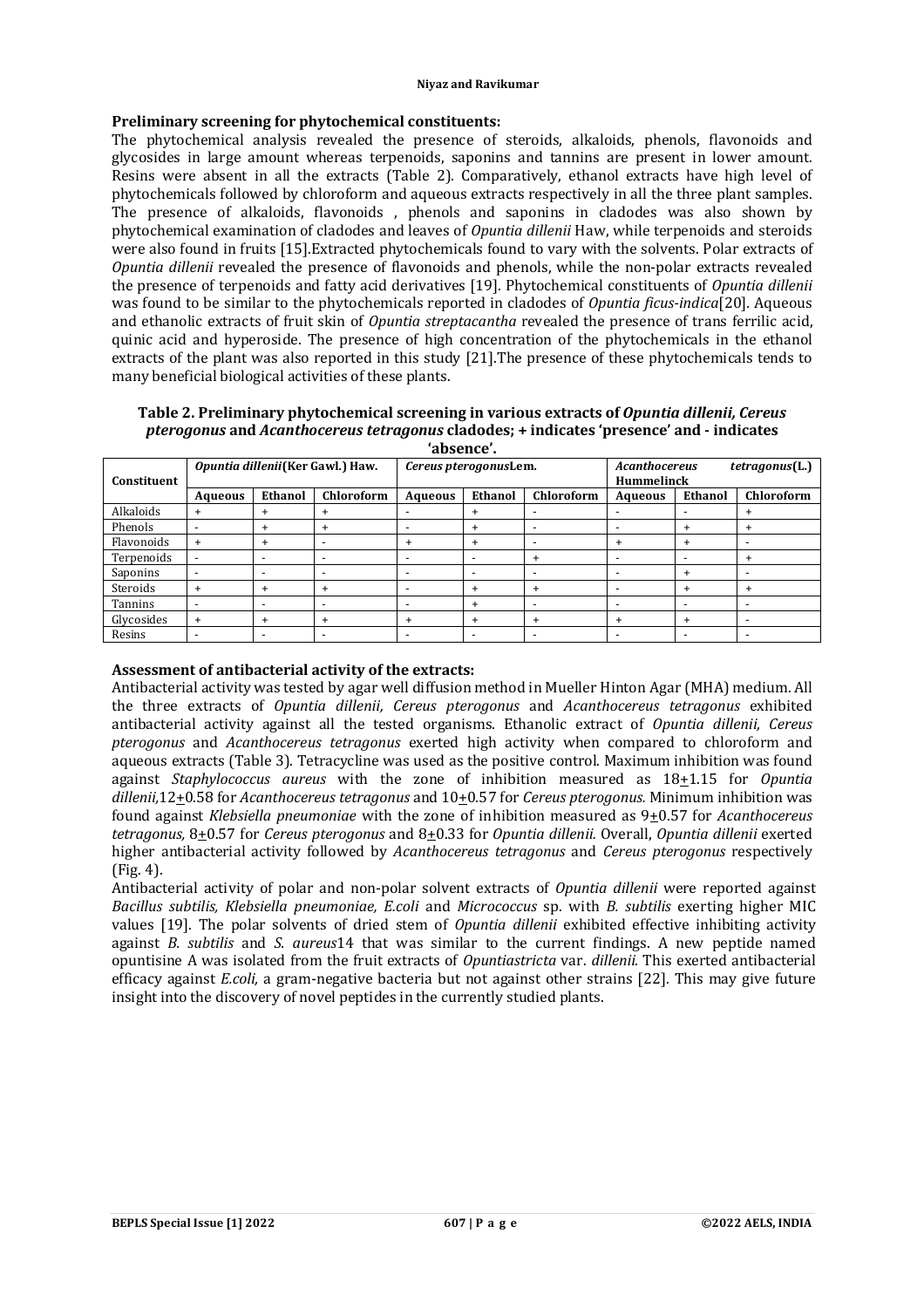**Table 3. Antibacterial activity of three different extracts of** *Opuntia dillenii, Cereus pterogonus* **and**  *Acanthocereus tetragonus* **cladodes against selected gram-positive and gram-negative strains measured as zone of inhibition (mean±SEM); positive control-Tetracycline** 

| $(500 \mu g/ml)$             |                                                      |                 |             |                       |            |            |                                           |                            |            |             |
|------------------------------|------------------------------------------------------|-----------------|-------------|-----------------------|------------|------------|-------------------------------------------|----------------------------|------------|-------------|
| <b>Test</b><br>Organism      | dillenii(Ker Gawl.)<br><i><b>Opuntia</b></i><br>Haw. |                 |             | Cereus pterogonusLem. |            |            | <b>Acanthocereus</b><br><b>Hummelinck</b> | <b>Positive</b><br>Control |            |             |
|                              | Aqueous                                              | <b>Ethano</b> l | Chloroform  | Aqueous               | Ethanol    | Chloroform | Aqueous                                   | Ethanol                    | Chloroform |             |
| Bacillus subtilis            | $8 + 1.15$                                           | $11+0.57$       | $9 + 0.57$  | $7 + 0.57$            | $9 + 0.33$ | $8 + 0.33$ | $7 + 0.33$                                | $10+0.33$                  | $9 + 1.15$ | $23 + 0.57$ |
| Staphylococcus<br>aureus     | $9 + 0.58$                                           | $18 + 1.15$     | $12 + 0.57$ | $7 + 1.15$            | $10+0.57$  | $9 + 0.57$ | $9 + 0.57$                                | $12 + 0.58$                | $11+0.33$  | $24 + 0.33$ |
| <b>Micrococcus</b><br>luteus | $9 + 0.57$                                           | $14 + 0.57$     | $11+0.33$   | $8 + 0.33$            | $9 + 1.15$ | $9 + 0.33$ | $8 + 0.33$                                | $11+0.33$                  | $9 + 0.33$ | $23 + 0.33$ |
| Escherichia coli             | $8 + 0.57$                                           | $12 + 1.15$     | $9 + 1.15$  | $7 + 0.33$            | $9 + 1.16$ | $8 + 0.33$ | $8 + 0.34$                                | $11+0.33$                  | $8 + 0.33$ | $24 + 0.58$ |
| Klebsiella<br>pneumonia      | $8 + 0.33$                                           | $8 + 0.33$      | $7 + 0.33$  | $7 + 0.57$            | $8 + 0.57$ | $7 + 0.33$ | $7 + 0.33$                                | $9 + 0.57$                 | $7 + 0.33$ | $21 + 1.15$ |
| Salmonella typhi             | $8 + 0.33$                                           | $11+0.57$       | $9 + 0.33$  | $8 + 0.33$            | $8 + 0.33$ | $6 + 0.33$ | $7 + 0.33$                                | $9+1.15$                   | $8 + 0.57$ | $23+0.33$   |





### **Assessment of antifungal activity of the extracts:**

Antifungal activity was assessed through agar well diffusion method in Saubouraud Dextrose Agar (SDA) medium against six selected fungal strains. Amphotericin was used as the positive control. All the extracts exhibited activity against all the tested organisms. Similar to antibacterial activity, ethanol extracts of all the three samples exhibited the highest antifungal activity (Table 4). Maximum inhibition was observed against *Fusarium oxysporum* with zone of inhibition of 21±0.57 for *Opuntia dillenii,* 20±0.33 for *Acanthocereus tetragonus* and 19±1.15 for *Cereus pterogonus.* Minimum inhibition was observed against *Candida albicans* with the zone of inhibition of 17±0.57 for *Opuntia dillenii,* 11±0.33 for *Cereus pterogonus*  and 16±0.33 for *Acanthocereus tetragonus.* Hence, *Opuntia* was found to be highly efficient as an antifungal agent followed by *Acanthocereus tetragonus* and *Cereus pterogonus* (Fig. 5)*.* 

The methanolic fruit extract of *Opuntia dillenii* exhibited notable activity against six tested fungal strains of which *Aspergillus niger, Candida albicans, Monilinia fruticola* showed the zone of inhibition of 10mm, 14mm, 12mm respectively at a concentration of 500µg/ml17. This was comparatively lower than the efficacy of ethanolic cladode extracts of *Opuntia dillenii* observed in the present study. Another study was conducted on the fungal black spot disease in *Opuntia* spp. caused by the fungus *Pseudocercospora opuntiae*through mass selection, one of the *Opuntia ficus-indica* (L.) Mill. cultivars were found to be immune to *P. opuntiae* colonization. Analysis of the ethanolic cladode extracts of the resistant plants revealed the high levels of phytochemicals and the enzyme β-1,3-glucanase that has the ability to inhibit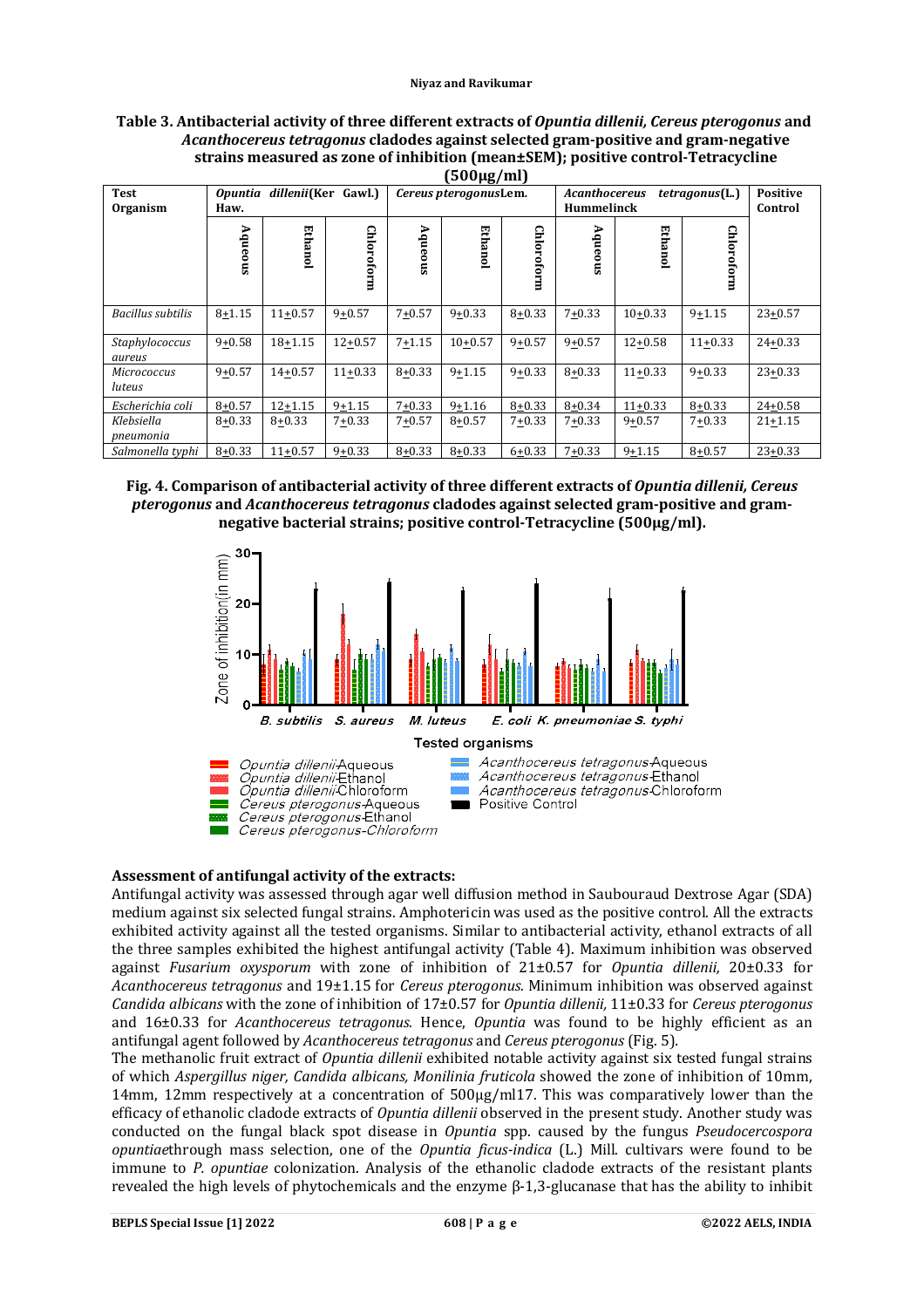#### **Niyaz and Ravikumar**

the respective fungal growth [23]. Apart from the phytochemical compounds found in the plants, some actinobacteria were also found to be responsible for the antifungal activity. Such a strain *Streptomyces* sp. SCA3-4 of rhizosphere origin of *Opuntia stricta* exhibited a broad-spectrum antifungal activity against phytopathogenic fungi including *Fusarium oxysporum* [24]. These establish the finding that ethanolic extracts of cladodes of *O. dillenii* were highly efficient in inhibiting the growth of fungi.

| Table 4. Antifungal activity of three different extracts of Opuntia dillenii, Cereus pterogonus and |
|-----------------------------------------------------------------------------------------------------|
| Acanthocereus tetragonus cladodes against selected fungal strains measured as zone of               |
| inhibition (mean $\pm$ SEM); positive control-Amphotericin (500 $\mu$ g/ml)                         |

| пшилион (шеан±эвм), розните сонн ог Ангрионеттен (эбоде) ни ј |                        |               |                     |               |                       |               |                                                              |               |               |                            |
|---------------------------------------------------------------|------------------------|---------------|---------------------|---------------|-----------------------|---------------|--------------------------------------------------------------|---------------|---------------|----------------------------|
| <b>Test</b><br>Organism                                       | <b>Opuntia</b><br>Haw. |               | dillenii(Ker Gawl.) |               | Cereus pterogonusLem. |               | Acanthocereus<br><i>tetragonus</i> (L.)<br><b>Hummelinck</b> |               |               | <b>Positive</b><br>control |
|                                                               | Aqueous                | Ethanol       | Chloroform          | Aqueous       | <b>Ethanol</b>        | Chloroform    | Aqueous                                                      | Ethanol       | Chloroform    |                            |
| Candida<br>albicans                                           | $15 \pm 0.57$          | $17+0.57$     | 16±0.58             | $10\pm0.33$   | $11\pm0.33$           | 9±0.33        | $14 + 1.15$                                                  | $16 \pm 0.33$ | $15 \pm 0.57$ | $20 \pm 1.15$              |
| Fusarium<br>oxysporum                                         | $16 \pm 0.33$          | $21 \pm 0.57$ | $20 \pm 0.33$       | $15+1.15$     | $19+1.15$             | $17+0.57$     | $16 \pm 0.57$                                                | $20 \pm 0.33$ | 19±0.33       | $21 \pm 0.57$              |
| Aspergillus<br>niger                                          | $16 \pm 0.33$          | $21 \pm 0.34$ | $17+1.16$           | $12 \pm 0.57$ | $14\pm0.33$           | $10\pm0.33$   | $15 \pm 0.34$                                                | $20 \pm 0.34$ | 19±0.58       | $21 \pm 0.33$              |
| Penicillium<br>chrysogenum                                    | $18+0.57$              | $20 \pm 0.33$ | $18 + 1.16$         | $13+0.33$     | $18 + 2.31$           | $12 \pm 0.58$ | $16 + 0.57$                                                  | 19±1.15       | $17\pm0.33$   | $23 \pm 0.58$              |
| Trichoderma<br>harzianum                                      | 19±1.15                | $20 \pm 0.57$ | $20 \pm 0.34$       | 16±0.33       | $14\pm0.33$           | $16 \pm 0.34$ | $18 + 0.58$                                                  | $18+0.58$     | $17+0.57$     | $24 \pm 0.33$              |
| Monilinia<br>fruticola                                        | $16 \pm 1.73$          | $19+0.57$     | 19±0.33             | $15 \pm 0.34$ | $17+0.33$             | 16±1.15       | 16±1.15                                                      | $17\pm0.33$   | $15 \pm 0.58$ | $22 \pm 1.15$              |

**Fig. 5.** Comparison of antifungal activity of three different extracts of *Opuntia dillenii, Cereus pterogonus*  and *Acanthocereus tetragonus* cladodes against selected fungal strains; positive control-Amphotericin (500µg/ml).



**Fig. 5.** Comparison of antifungal activity of three different extracts of *Opuntia dillenii, Cereus pterogonus*  and *Acanthocereus tetragonus* cladodes against selected fungal strains; positive control-Amphotericin (500µg/ml).

### **CONCLUSION**

Photochemical screening and *in vitro* antibacterial and antifungal potential of aqueous, ethanol and chloroform extracts of cladodes of *Opuntia dillenii, Cereus pterogonus* and *Acanthocereus tetragonus* were investigated. The study shows the presence of diverse phytochemicals such as phenol, flavonoids, alkaloids, glycosides, terpenoids, steroids, saponins, tannins and glycosides. The study also confessed the efficacy of the plants to act as a good antibacterial and antifungal agent. To highlight, the ethanolic extracts of all the three selected plants were distinctly potential than the other solvent extracts and *Opuntia dillenii* was on the top-notch. On the whole, the findings of the present study proposed a potential antimicrobial agent from the extracts of the *Opuntia dillenii, Cereus pterogonus* and *Acanthocereus tetragonus.* These finding pave the way for the discovery of the antimicrobial compounds and the mechanism of inhibition of microbial growth in the potential plants.